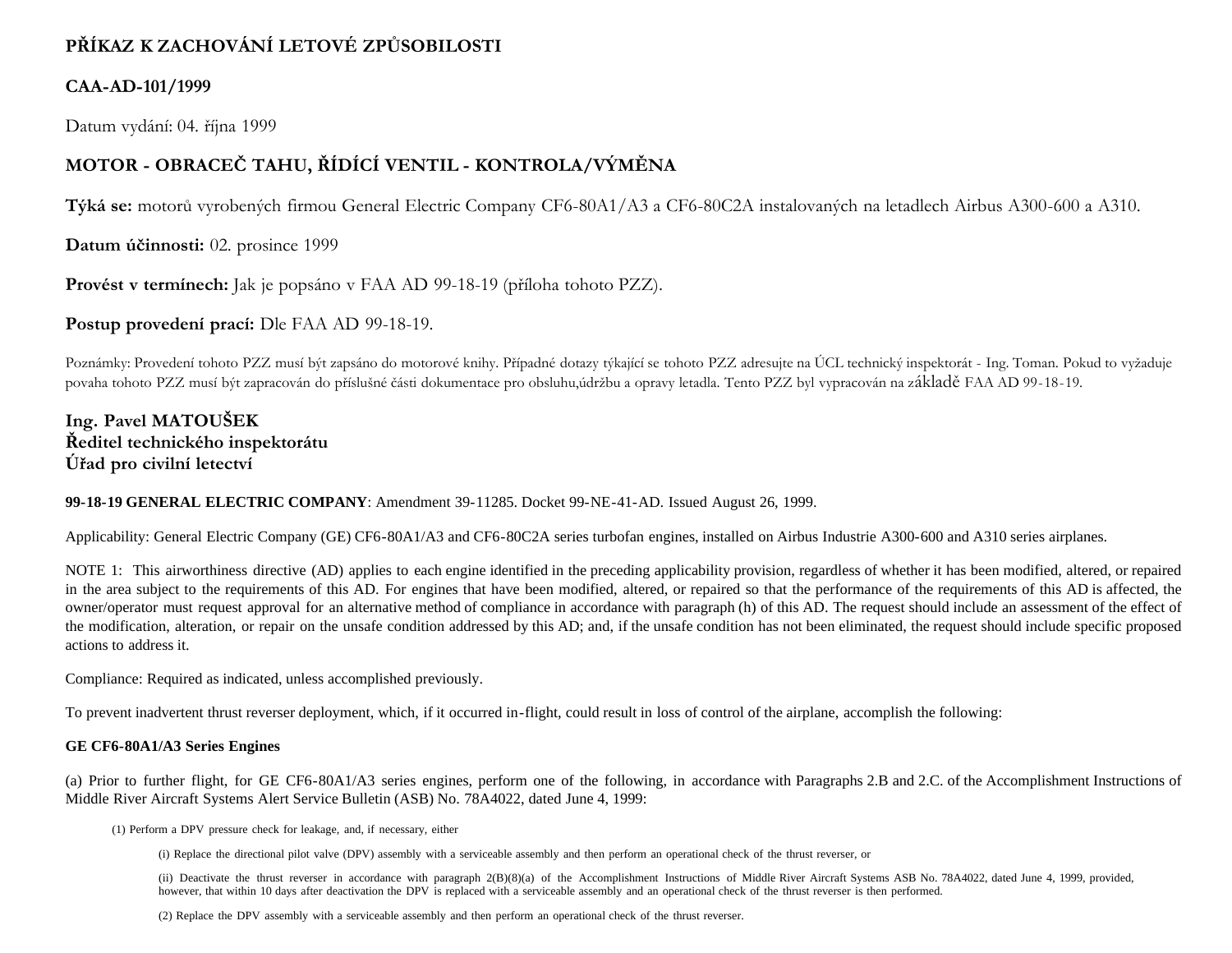(b) Thereafter, at intervals not to exceed 700 hours time-in-service (TIS) since the last check or replacement of the DPV, for GE CF6-80A1/A3 series engines, perform one of the following, in accordance with Paragraphs 2.B and 2.C. of the Accomplishment Instructions of Middle River Aircraft Systems ASB No. 78A4022, dated June 4, 1999:

(1) Perform a DPV pressure check for leakage, and, if necessary, either

(i) Replace the DPV assembly with a serviceable assembly and then perform an operational check of the thrust reverser, or

(ii) Deactivate the thrust reverser in accordance with paragraph 2(B)(8)(a) of the Accomplishment Instructions of Middle River Aircraft Systems ASB No. 78A4022, dated June 4, 1999, provided, however, that within 10 days after deactivation the DPV is replaced with a serviceable assembly and an operational check of the thrust reverser is then performed.

(2) Replace the DPV assembly with a serviceable assembly and then perform an operational check of the thrust reverser.

#### **GE CF6-80C2A Series Engines**

(c) Prior to further flight, for GE CF6-80C2A series engines, perform one of the following, in accordance with Paragraphs 2.B and 2.C. of the Accomplishment Instructions of Middle River Aircraft Systems ASB No. 78A1081, dated June 4, 1999:

(1) Perform a DPV pressure check for leakage, and, if necessary, either

(i) Replace the DPV assembly with a serviceable assembly and then perform an operational check of the thrust reverser, or

(ii) Deactivate the thrust reverser in accordance with paragraph 2(B)(8)(a) of the Accomplishment Instructions of Middle River Aircraft Systems ASB No. 78A1081, dated June 4, 1999, provided, however, that within 10 days after deactivation the DPV is replaced with a serviceable assembly and an operational check of the thrust reverser is then performed.

(2) Replace the DPV assembly with a serviceable assembly and then perform an operational check of the thrust reverser.

(d) Thereafter, at intervals not to exceed 700 hours TIS since the last check or replacement of the DPV, for GE CF6-80C2A series engines, perform one of the following, in accordance with Paragraphs 2.B and 2.C. of the Accomplishment Instructions of Middle River Aircraft Systems ASB No. 78A1081, dated June 4, 1999:

(1) Perform a DPV pressure check for leakage, and, if necessary, either

(i) Replace the DPV assembly with a serviceable assembly and then perform an operational check of the thrust reverser, or

(ii) Deactivate the thrust reverser in accordance with paragraph 2(B)(8)(a) of the Accomplishment Instructions of Middle River Aircraft Systems ASB No. 78A1081, dated June 4, 1999, provided, however, that within 10 days after deactivation the DPV is replaced with a serviceable assembly and an operational check of the thrust reverser is then performed.

(2) Replace the DPV assembly with a serviceable assembly and then perform an operational check of the thrust reverser.

#### **Serviceable DPV Assembly**

(e) For the purpose of this AD, a serviceable DPV assembly is an assembly that has accumulated zero time in service, or an assembly that has accumulated zero time in service after having passed the tests in the Middle River Aircraft Systems Component Maintenance Manual GEK 85007 (78-31-51), Revision No. 6 or later, Directional Pilot Solenoid Valve, Page Block 101, Testing and Troubleshooting, or an assembly that has been successfully leak checked in accordance with Paragraph 2.B. of the Accomplishment Instructions of Middle River Aircraft Systems ASB No. 78A4022 or ASB No. 78A1081, both dated June 4, 1999, as applicable, immediately prior to installation on the airplane.

#### **Airplane Flight Manual (AFM) Changes**

(f) If one or both thrust reversers are deactivated, then prior to further flight, revise the Limitations Section of the FAA-approved AFM to include the following:

"The takeoff performance on wet and contaminated runways with a thrust reverser(s) deactivated shall be determined in accordance with Airbus Flight Operations Telex (FOT) 999.0066/99, dated June 9, 1999, as follows:

For takeoff on wet runways, use performance data in accordance with paragraph 4.1.1 of the FOT.

For takeoff on contaminated runways, use performance data in accordance with paragraph 4.1.2 of the FOT."

(1) Notwithstanding the provisions of the FAA approved A300-600 and A310 Master Minimum Equipment List (MMEL), dispatch with both thrust reversers deactivated, for the purposes of complying with this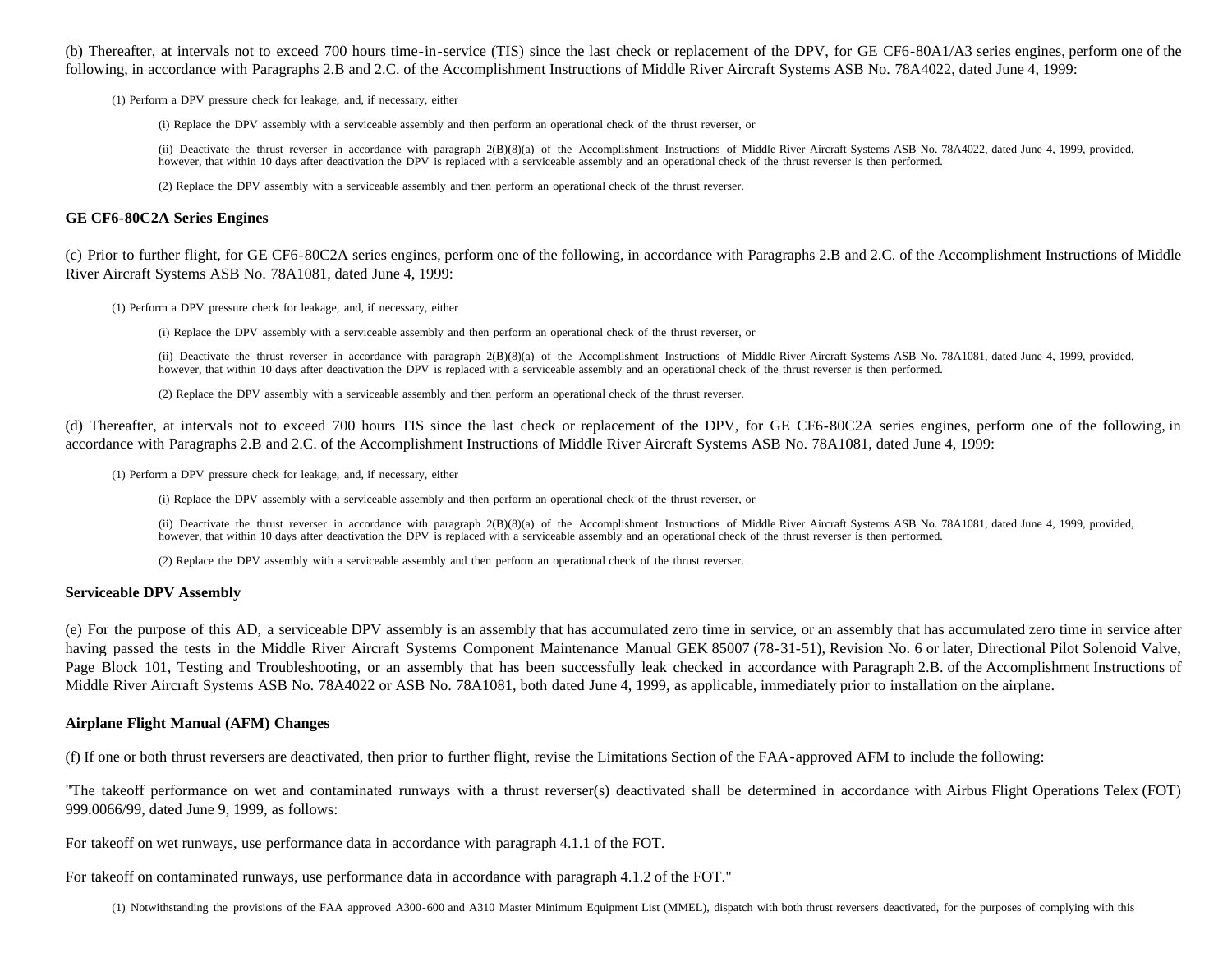AD, is approved.

(2) Notwithstanding the provisions of the FAA Approved A300-600 and A310 MMEL, airplanes which have deactivated one or both thrust reversers in compliance with this AD, may not conduct operation on contaminated runways, as defined in Airbus Flight Crew Operating Manual Section 2.18.50, unless all components of the Main Wheel Brakes, Green and Yellow Brake Systems, Antiskid System, Ground Spoiler System, and all Spoiler and Speed Brake Surfaces, operate normally.

NOTE 2: The "FCOM" referenced in Airbus FOT 999.0066/99, dated June 9, 1999, is Airbus Industrie Flight Crew Operating Manual (FCOM), Revision 27 for Airbus Model A310 series airplanes and Revision 22 for A300-600 series airplanes. [The revision number is indicated on the List of Effective Pages (LEP) of the FCOM.]

(g) Prior to further flight, revise the Emergency Procedures Section of the FAA-approved AFM for Airbus Model A310 and A300-600 airplanes to include the following statement. This may be accomplished by inserting a copy of this AD into the AFM. In the event of any indication of an in-flight thrust reverser deployment or a "ENG REV UNLK" ECAM caution message triggered in flight, this procedure must be applied.

"Indicated In-flight Thrust Reverser Deployment Procedure:

1. THROTTLE (Affected Engine)........... IDLE

IF BUFFET OR BANK

2. FUEL LEVER (Affected Engine).........OFF

3. MAX SPEED............................. 240 KIAS

NOTE: Item 1 of the procedure, and if buffet or bank is detected, items 2 and 3, should be accomplished immediately from memory.

NOTE: Use recommended single engine landing configuration and 1.3Vs approach speed plus 10kt.

#### IF NO BUFFET OR BANK

- 4. THROTTLE (Affected Engine)........... KEEP AT IDLE
- 5. MAX SPEED............................. 300 KIAS

The "Indicated In-flight Thrust Reverser Deployment Procedure" listed above supersedes the "ENG REV UNLK" procedure of the "Procedures Following Failure" Section of the FAA approved AFM, section number 4.02.00, page 1."

NOTE 3: Notwithstanding procedures in the Procedures Following Failure Section of the FAA approved AFM, displayed on the on-board ECAM computer screen, published in the Airbus FCOM, or QRH, or contained in FAA approved company checklists and/or procedures, flightcrews operating A300-600 or A310 airplanes with one of more thrust reverser activated, must follow the procedure of paragraph  $(g)$  in the event of any indication of an in-flight thrust reverser deployment triggered in flight.

NOTE 4: An in-flight thrust reverser deployment may be indicated by master caution aural and visual warnings, and/or a REV UNLK light, and/or an "ENG REV UNLK" ECAM caution message, and/or airplane buffet or bank.

(h) An alternative method of compliance or adjustment of the compliance time that provides an acceptable level of safety may be used if approved by the Manager, Engine Certification Office (ECO). Operators shall submit their requests through an appropriate FAA Principal Maintenance Inspector, who may add comments and then send it to the Manager, ECO.

NOTE 5: Information concerning the existence of approved alternative methods of compliance with this AD, if any, may be obtained from the ECO.

(i) Special flight permits may be issued in accordance with sections 21.197 and 21.199 of the Federal Aviation Regulations (14 CFR 21.197 and 21.199) to operate the airplane to a location where the requirements of this AD can be accomplished.

#### **Incorporation by Reference**